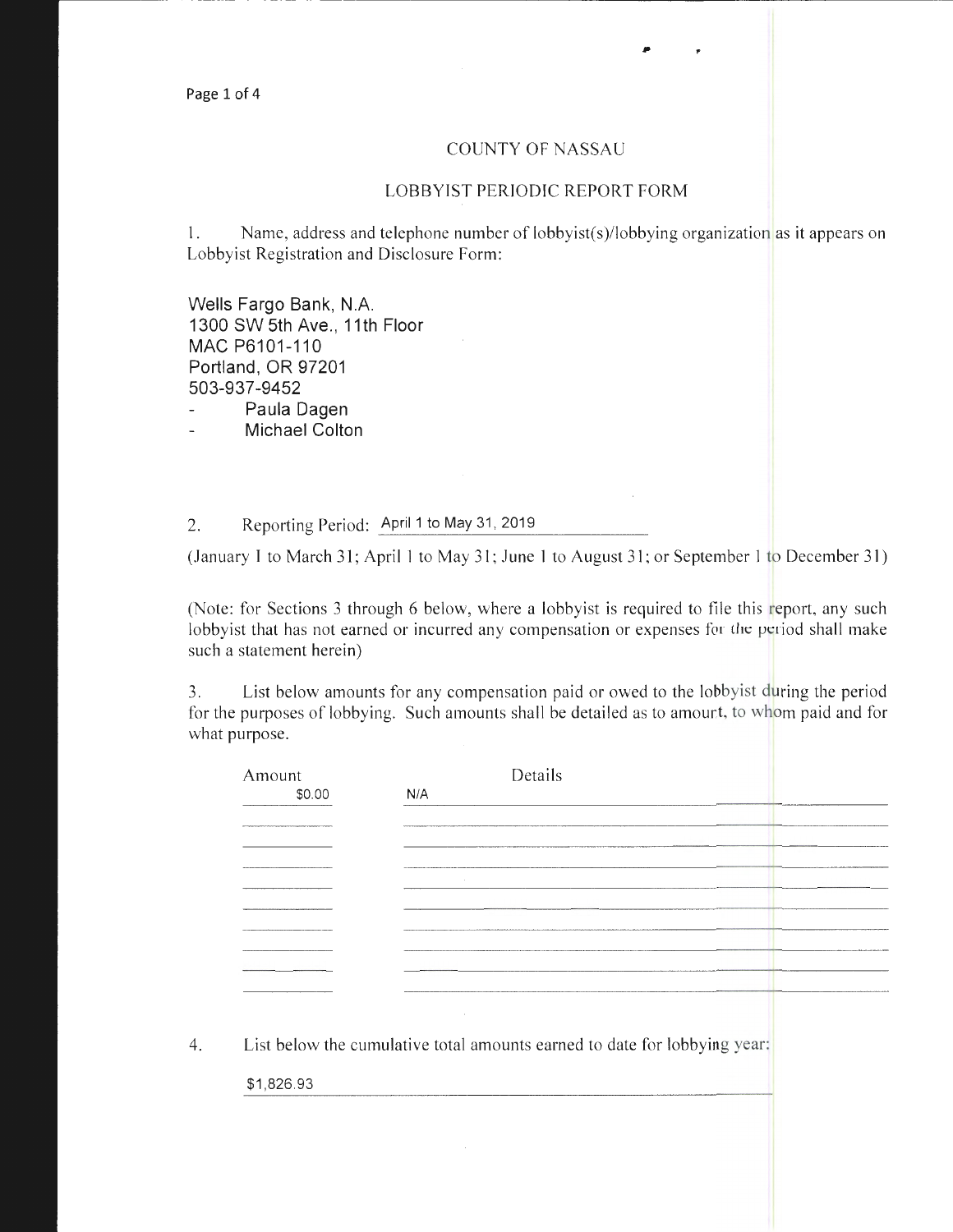Page 2 of 4

5. List below amounts for any expenses expended or incurred by the lobbyist during the period for the purposes of lobbying. Such amounts shall be detailed as to amount, to whom paid and for what purpose.

| Pro-rated compensation paid to staff for lobbying support, Kristen Fontana |
|----------------------------------------------------------------------------|
|                                                                            |
|                                                                            |
|                                                                            |
|                                                                            |
|                                                                            |
|                                                                            |
|                                                                            |
|                                                                            |
|                                                                            |
|                                                                            |

6. List below the cumulative total amounts expended to date for lobbying year:

\$1,057.30

(In lieu of completing 7 through 10 below, you may attach a copy of your Lobbyist Registration and Disclosure Form, provided the information has not changed.)

7. List whether and where the lobbyist(s)/lobbying organization is registered as a lobbyist (e.g. Nassau County, New York State):

Paula Dagen and Michael Colton are registered with New York State and New York City.

8. Name, address and telephone number of client(s) by whom, or on whose behalf, the lobbyist is retained, employed or designated.

Wells Fargo Bank, N.A. 1300 SW 5th Ave., 11th Floor MAC P6101-110 Portland, OR 97201 503-937-9452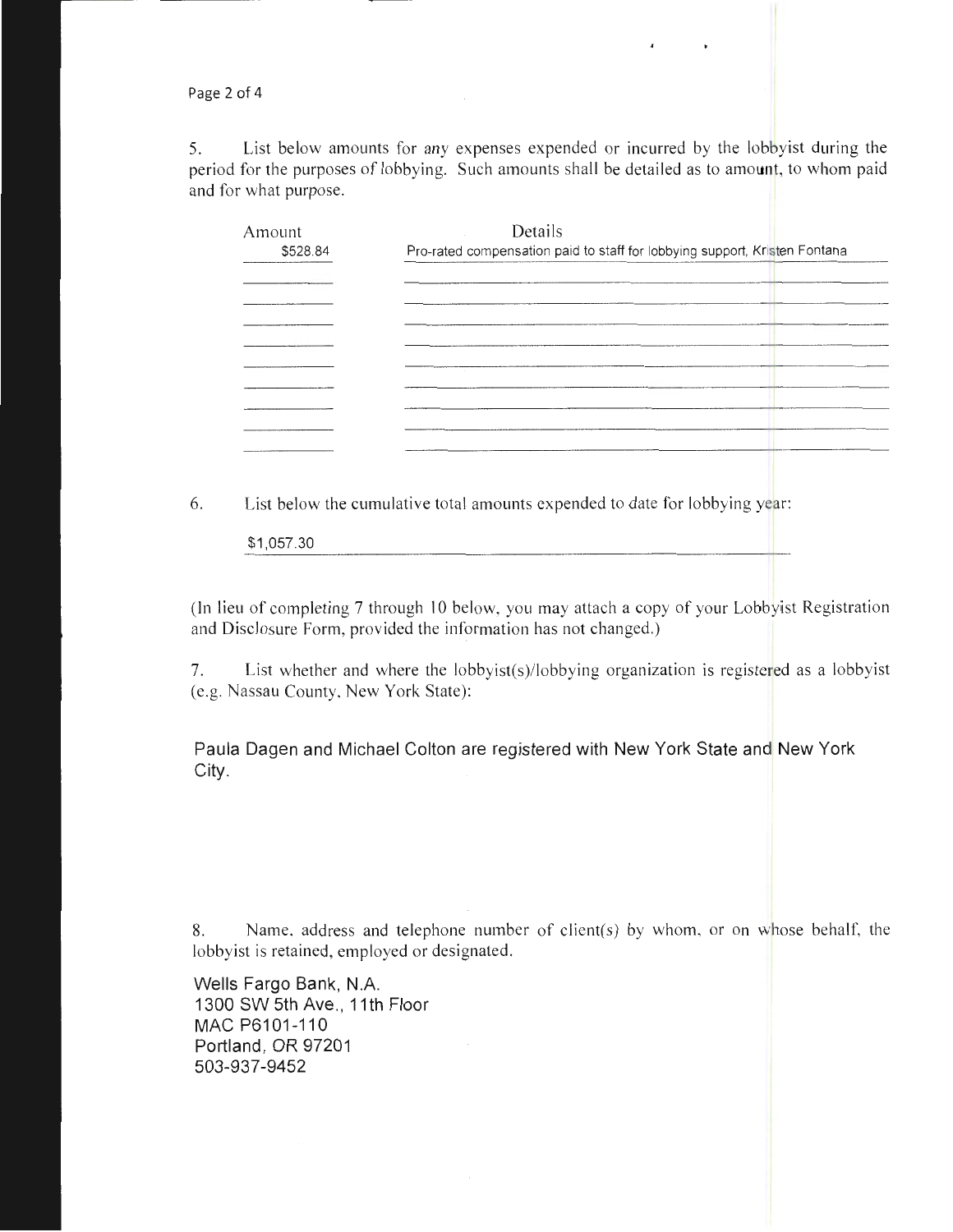Page 3 of 4

9. Describe lobbying activity conducted, or to be conducted, in Nassau County, and identify client(s) for each activity listed, during the Reporting Period.

 $\ddot{\phantom{a}}$ 

 $\epsilon$ 

Discuss financing ideas

10. The name of persons, organizations or governmental entities before whom the lobbyist has lobbied during the period.

Office of Management and Budget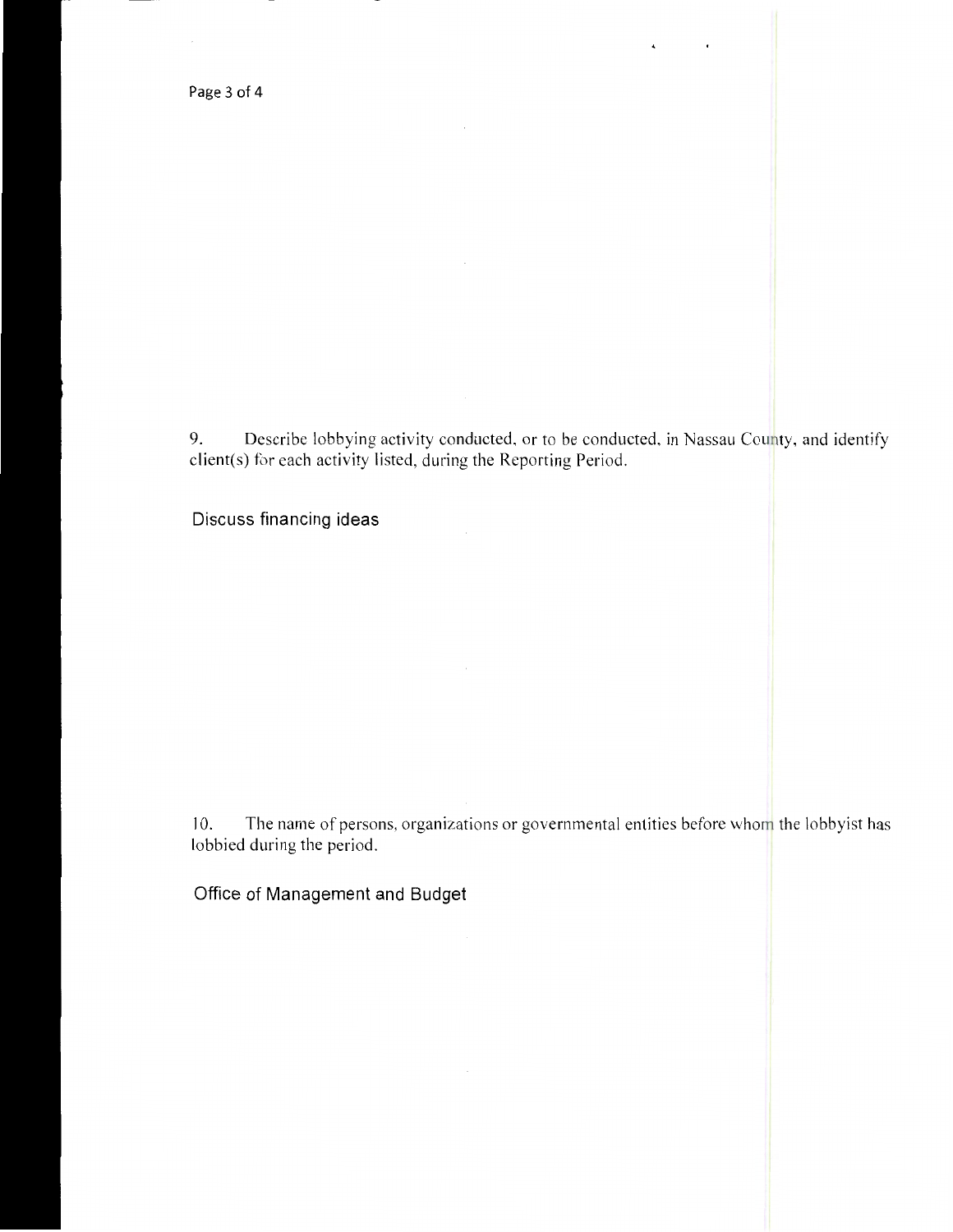l understand that copies of this form will be sent to the Nassau County Department of Information Technology ("IT'') to be posted on the County's website.

I also understand that upon termination of retainer, employment or designation I must give written notice to the County Attorney within thirty (30) days of termination.

VERIFICATION: I certify that all statements made on this statement are true, correct and complete to the best of my knowledge and belief and I understand that the willful making of any false statement of material fact herein will subject me to the provisions of law relevant to the making and filing of false instruments and will render such statement null and void.

Dated:  $\frac{6}{10}$  /1 <sup>q</sup>  $\frac{1}{9}$  Signed:

Print Name:

| <b>Richard Soules</b>    |
|--------------------------|
| Conduct Risk Sr. Manager |

 $\mathbf{I}$ 

Title:

| Oregou<br>STATE OF NEW YORK |     |
|-----------------------------|-----|
| multuomah                   | SS: |

Sworn to before me this  $\sqrt{O^{4}}$ .

Day of  $\frac{1}{\sqrt{2}}$   $\frac{1}{\sqrt{2}}$ .

 $\frac{2\pi}{\pi}$ NOTARY PUBLIC